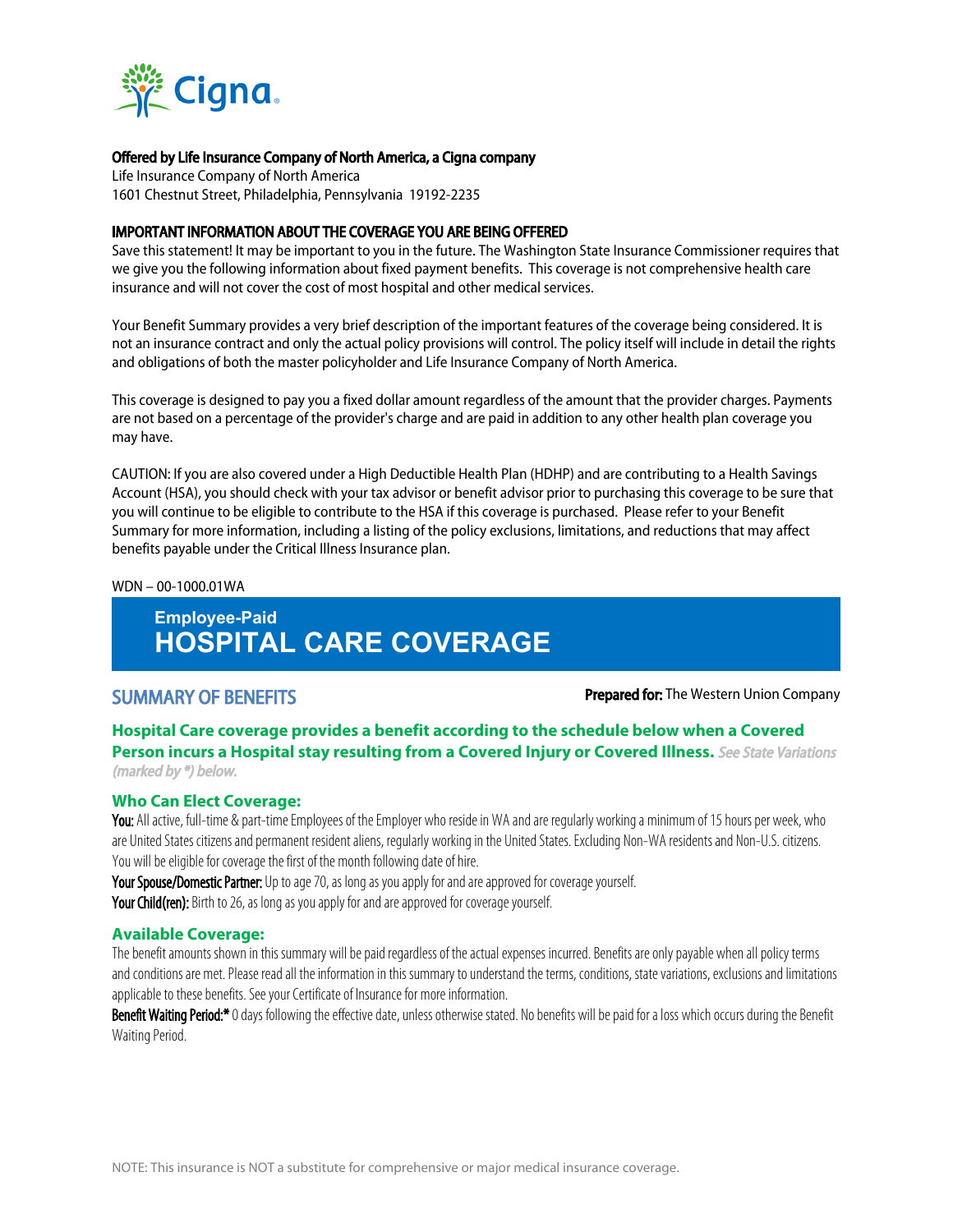| <b>Hospitalization Benefits</b>                                                                                     | <b>Custom Plan 1</b>     | <b>Custom Plan 2</b>     |
|---------------------------------------------------------------------------------------------------------------------|--------------------------|--------------------------|
| <b>Hospital Admission</b><br>No Elimination Period. Limited to 1 day, 1 benefit(s) every 90 days.                   | \$625 per day            | \$1,250 per day          |
| <b>Hospital Chronic Condition Admission</b><br>No Elimination Period. Limited to 1 day, 1 benefit(s) every 90 days. | \$50 per day             | \$50 per day             |
| <b>Hospital Stay</b><br>No Elimination Period. Limited to 30 days, 1 benefit(s) every 90 days.                      | \$100 per day            | \$100 per day            |
| Hospital Intensive Care Unit (ICU) Stay<br>No Elimination Period. Limited to 30 days, 1 benefit(s) every 90 days.   | \$100 per day            | \$100 per day            |
| <b>Hospital Observation Stay</b><br>1 hour Elimination Period. Limited to 72 hours.                                 | \$100 per 24-hour period | \$100 per 24-hour period |

Portability Feature:\* You, your spouse, and child(ren) can continue 100% of your coverage at the time your coverage ends. You must be covered under the policy and be under the age of70in order to continue your coverage. Rates may change and all coverage ends at age100. Applies to United States Citizens and Permanent Resident Aliens residing in the United States.

#### **Employee's Per Paycheck Cost of Coverage:**

| <b>Tier</b>                  | Custom Plan 1 | Custom Plan 2 |
|------------------------------|---------------|---------------|
| <b>Employee Only</b>         | \$4.61        | \$7.28        |
| Employee & Spouse            | \$9.92        | \$15.79       |
| Employee & Child(ren)        | \$8.62        | \$13.41       |
| <b>Employee &amp; Family</b> | \$13.92       | \$21.92       |

Costs are subject to change. Actual per pay period premiums may differ slightly due to rounding.

NOTE: The following are some of the important policy provisions, terms and conditions that apply to benefits described in the policy. This is not a complete list. See your Certificate of Insurance for more information.

Benefit Amounts Payable: Benefits for all Covered Persons are payable at 100% of the Benefit Amounts shown, unless otherwise stated. Late applicants, if allowed under this plan, may be required to provide medical evidence of insurability.

## **Benefit-Specific Conditions, Exclusions & Limitations (Hospital Care):**

- Hospital Admission: Must be admitted as an Inpatient due to a Covered Injury or Covered Illness. Excludes: treatment in an emergency room, provided on an outpatient basis, or for re-admission for the same Covered Injury or Covered Illness.
- Hospital Chronic Condition Admission: Must be admitted as an Inpatient due to a covered chronic condition and treatment for the covered chronic condition must be provided by a specialist in that field of medicine. Excludes: treatment in an emergency room, provided on an outpatient basis, or for re-admission for the same Covered Injury or Covered Illness (including chronic conditions).
- Hospital Stay: Must be admitted as an Inpatient and confined to the Hospital, due to a Covered Injury or Covered Illness, at the direction and under the care of a physician. If also eligible for the ICU Stay Benefit, only 1 benefit will be paid for the same Covered Injury or Covered Illness, whichever is greater. Hospital stays within 90 days for the same or a related Covered Injury or Covered Illness is considered one Hospital Stay.
- Intensive Care Unit (ICU) Stay: Must be admitted as an Inpatient and confined in an ICU of a Hospital, due to a Covered Injury or Covered Illness, at the direction and under the care of a physician. If also eligible for the Hospital Stay Benefit, only 1 benefit will be paid for the same Covered Injury or Covered Illness, whichever is greater. ICU stays within 90 days for the same or a related Covered Injury or Covered Illness is considered one ICU stay.
- **Hospital Observation Stay:** Must be receiving treatment for a Covered Injury or Covered Illness in a Hospital, including an observation room, or ambulatory surgical center, for more than 1 hour on a non-inpatient basis and a charge must be incurred. This benefit is not payable if a benefit is payable under the Hospital Stay Benefit or Hospital Intensive Care Unit Stay Benefit.

## **Common Exclusions and Limitations:**

Exclusions:\* In addition to any benefit-specific exclusion, benefits will not be paid for any Covered Injury or Covered Illness which is caused by or results from any of the following (unless otherwise provided for in the policy):

- · (1) intentionally self-inflicted injury, suicide or any attempted threat while sane or insane;
- (2) commission or attempt to commit a felony or an assault;
- · (3) declared or undeclared war or act of war;
- · (4) a Covered Injury or Covered Illness that occurs while on active duty service in the military, naval or air force of any country or international organization. Upon our receipt of proof of service, we will refund any premium paid for this time. Reserve or National Guard active duty training is not excluded unless it extends beyond 31 days;
- · (5) voluntary ingestion of any narcotic, drug, poison, gas or fumes, unless prescribed or taken under the direction of a Physician and taken in accordance with the prescribed dosage (excludes WA residents);
- · (6) operating any type of vehicle while under the influence of alcohol or any drug, narcotic or other intoxicant including any prescribed drug for which the Covered Person has been provided a written warning against operating a vehicle while taking it. "Under the influence of alcohol", for purposes of this exclusion, means intoxicated, as defined by the law of the state in which the Covered Injury or Covered Illness occurred. (excludes WA residents)